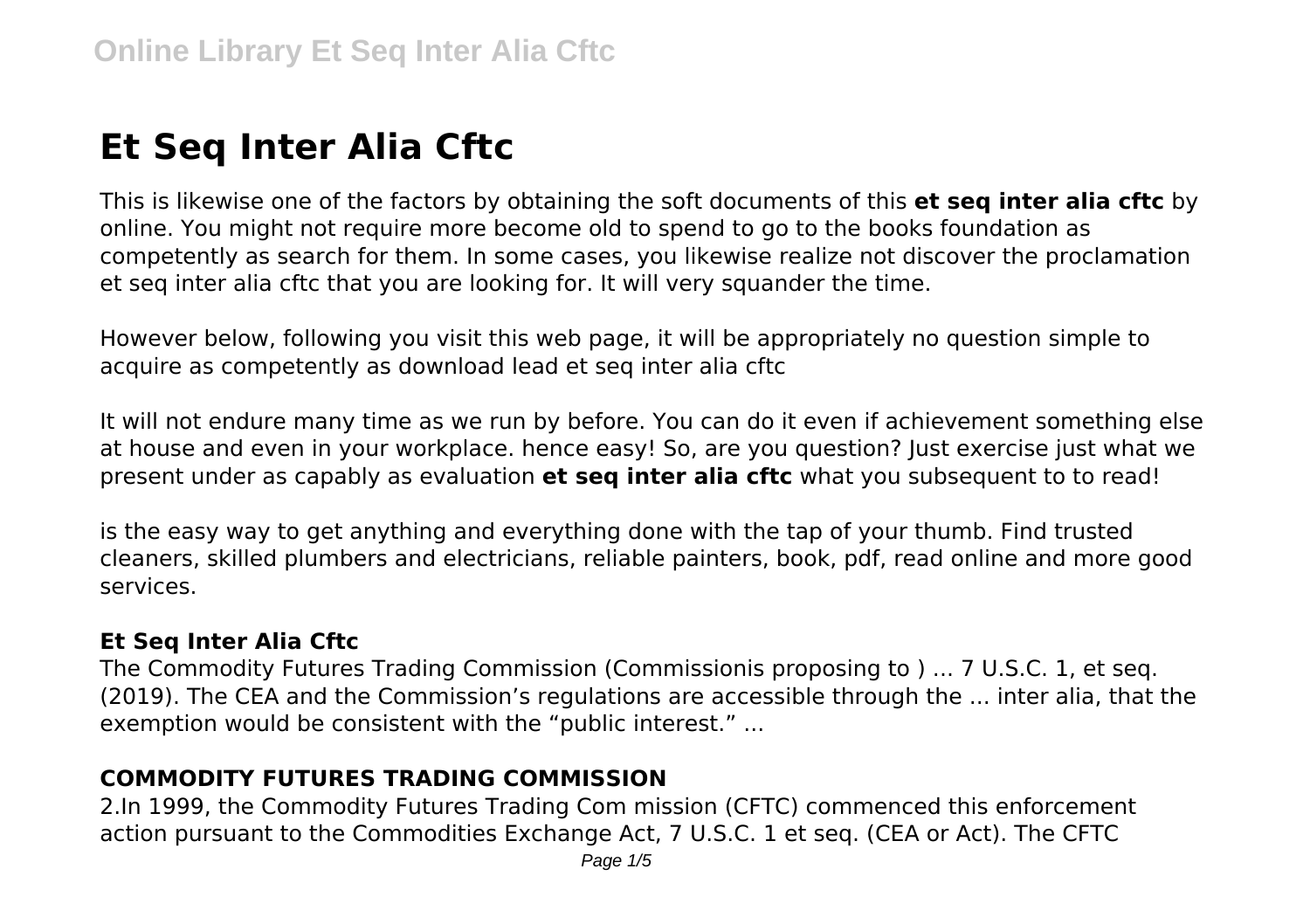alleged, inter alia, that petitioners committed fraud by misrepresentation and omission of material facts in connection with the solicita tion of commodity futures transactions, in violation of 17 C.F.R. 33.10, which provides:

### **Fitzgerald v. CFTC - Opposition | OSG | Department of Justice**

Plaintiff U.S. Commodity Futures Trading Commission is an independent federal regulatory agency that is charged by Congress with the responsibility for administering and enforcing the provisions of the Act, 7 U.S.C. §§ I et seq. (2012), and the Regulations promulgated thereunder, 17 C.P.R. §§ 1 et seq. (2014).

#### **et seq. inter alia,**

17 C.F.R. §§ 1 et seq. (2000). On July 13, 2001, the Court entered a Consent Order of Preliminary Injunction with Asset Freeze which, inter alia, froze Defendants' assets, prohibited their destruction of documents, preliminarily enjoined them from further violating the Act as alleged in the Complaint, and appointed a permanent Receiver.

### **UNITED STATES DISTRICT COURT SOUTHERN DISTRICT ... - cftc.gov**

The CFTC brought this action in 1994, alleging that, beginning in 1992, petitioners solicited investments in and operated a fraudulent scheme in violation of the Commodity Exchange Act (CEA), 7 U.S. C. § 1 et seq., and CFTC regulations. [1]

### **COMMODITY FUTURES TRADING COMMISSION et al.**

2. Petitioner was a registered floor broker on the New York Mercantile Exchange (NYMEX). In August 2001, the CFTC filed an administrative complaint alleg ing, inter alia, that petitioner had violated the CEA on five occasions in 1998 by manipulating the settlement prices of futures contracts on the NYMEX. Pet. App. 12a & n.1.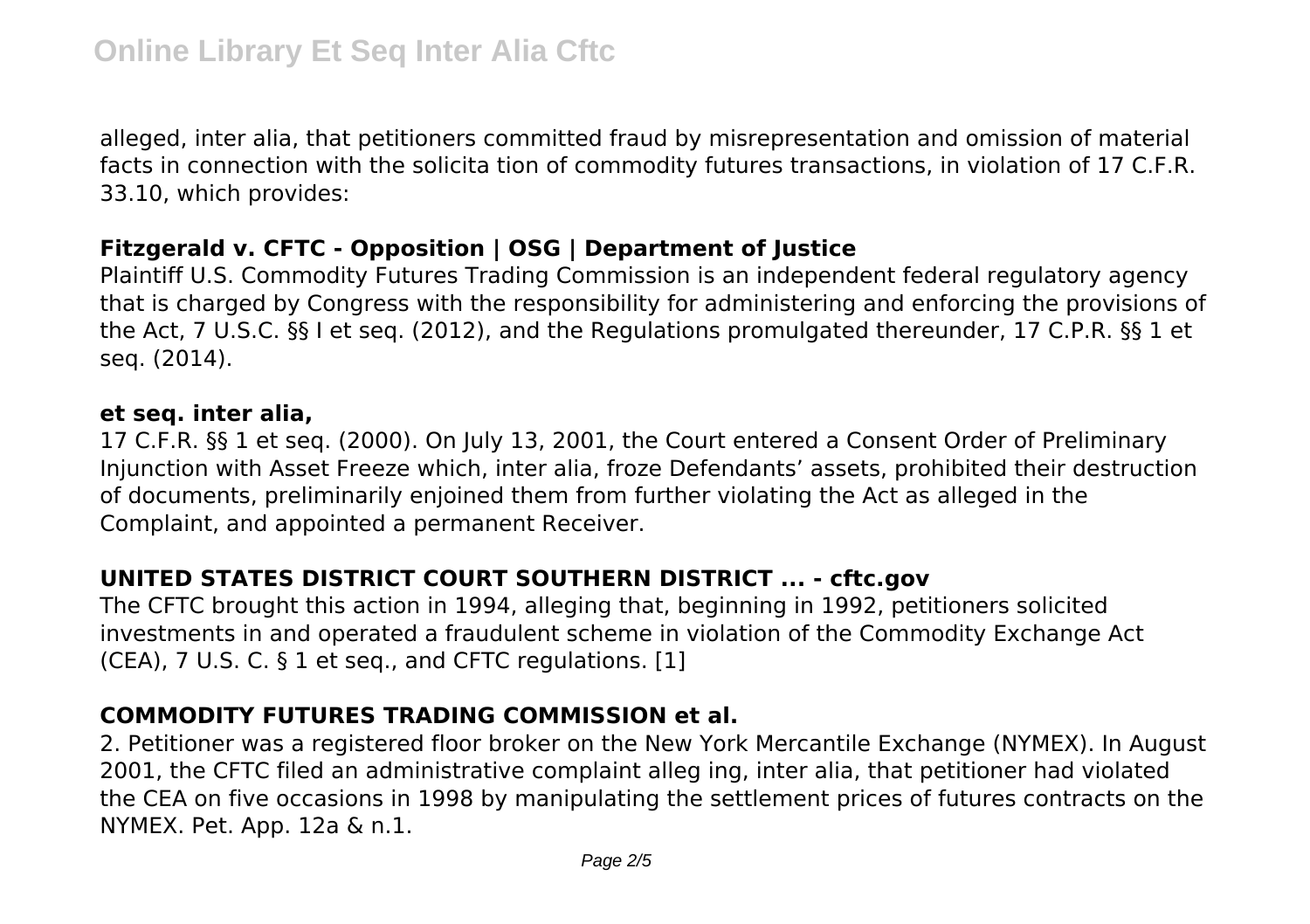## **DiPlacido v. CFTC - Opposition | OSG | Department of Justice**

The CFTC brought this action in 1994, alleging that, beginning in 1992, petitioners solicited investments in and operated a fraudulent scheme in violation of the Commodity Exchange Act (CEA), 7 U.S.C. § 1 et seq., and CFTC regulations. App. 10. See 7 U.S.C. § 6c(b); 17 CFR § 32.9 (1996).

#### **Dunn v. Commodity Futures Trading Commission, 519 U.S. 465 ...**

In general, the Commodity Futures Trading Commission ("the Commission") has jurisdiction to oversee the trading of commodity futures in the United States.See generally7 U.S.C. §The 2. Commodity Exchange Act ("the Act"), 7 U.S.C. §et seq., establishes the 1 statutory framework under which the Commission operates.

### **COMMODITY FUTURES TRADING COMMISSION, RUN ADVANTAGE, LLC ...**

The Commodity Exchange Act ("CEA"), 7 U.S.C. § 1 et seq., prohibits fraudulent conduct in the trading of futures, swaps, and other derivatives. The stated mission of the CFTC is to promote the integrity, resilience, and vibrancy of the U.S. derivatives markets through sound regulation.

### **Commodity Futures Trading Commission - Wikipedia**

6 17 C.F.R. § 23.600(c)(2) (stating, inter alia, that "[t]he risk management unit of each [SD] . . . shall provide to senior management and to its governing body quarterly written reports setting forth the market, credit, liquidity, foreign currency, legal, operational, settlement, and any other applicable risk exposures of the [SD] . . .

## **U.S. COMMODITY FUTURES TRADING COMMISSION**

After setting forth exemptions for, inter alia, "transactions in foreign currency,'' the Amendment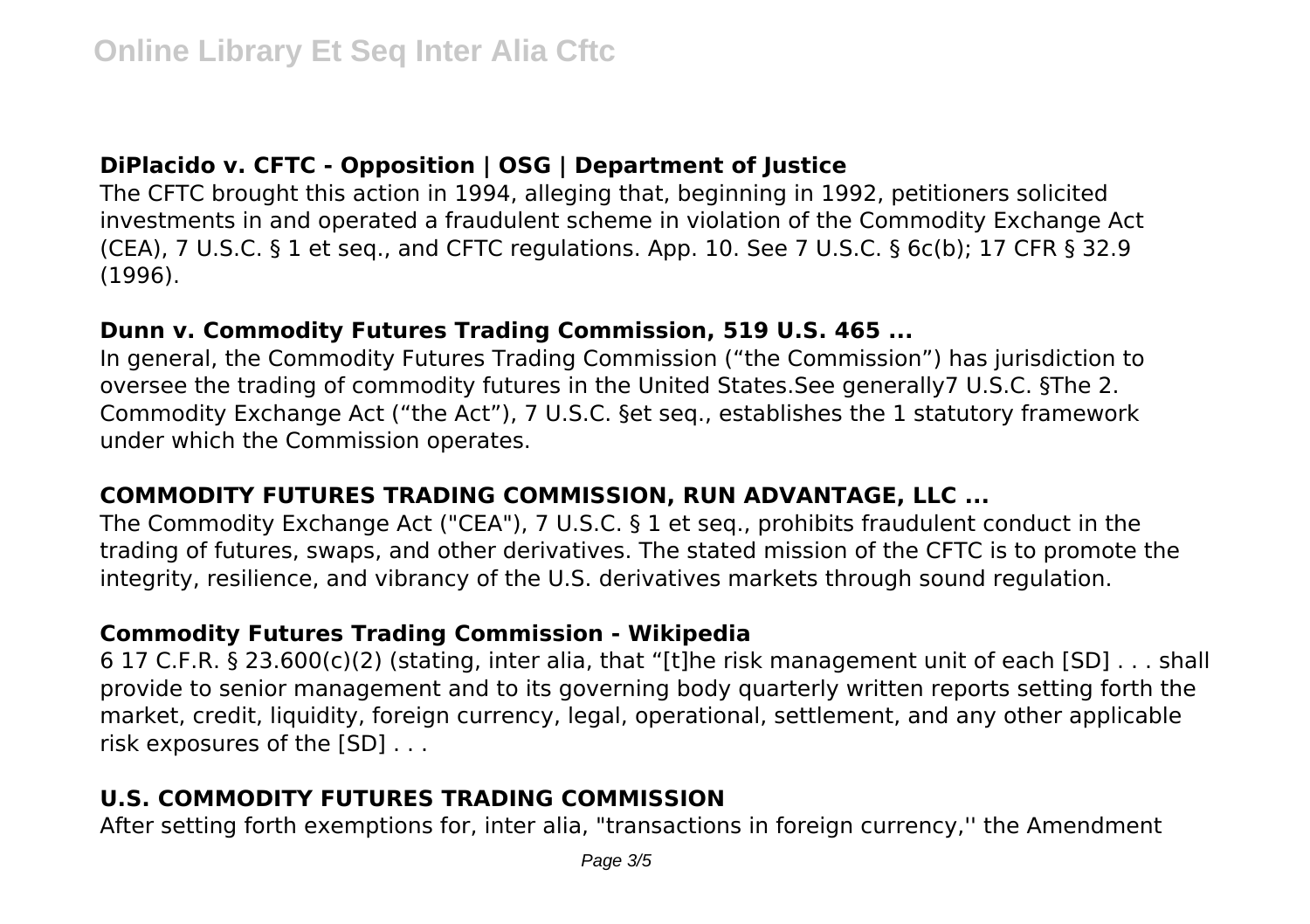contains a proviso sweeping back into the statute's coverage "such transactions involv[ing] the sale thereof for future delivery conducted on a board of trade.'' 7 U.S.C. §2(ii) (emphasis added). As we have already noted, the CFTC agrees that futures contracts are a subset of "transactions in foreign currency.''

#### **William C. DUNN and Delta Consultants, Inc., Petitioners ...**

4.13(a)(4), which had previously exempted from registration3 Commodity Pool Operators ("CPOs") who, inter alia, operated a pool for only those individuals who met a certain "qualified eligible person" standard.4 In general, family offices relied on Regulation 4.13(a)(4) as an exemption from registration.

### **U.S. COMMODITY FUTURES TRADING COMMISSION**

The question presented is whether the Commodity Exchange Act (CEA or Act), 7 U.S.C. § 1 et seq., empowers the Commodity Futures Trading Commission (CFTC or Commission) to entertain state law counterclaims in reparation. Page 478 U. S. 836.

## **CFTC v. Schor :: 478 U.S. 833 (1986) :: Justia US Supreme ...**

U.S.C. §§ 1 et seq. (1994), and the Commission Regulations promulgated thereunder ("Regulations"), 17 C.F.R. §§ 1 et seq. (2000). 2. On October 14, 1999, the Court entered a Consent Order of Preliminary Injunction and Other Equitable Relief which, inter alia, froze Defendants' assets, prohibited their destruction of

## **IN THE UNITED STATES DISTRICT COURT FOR THE ... - CFTC**

18. Plaintiff CFTC brought an action against Worth in this District, CFTC v. Worth Group, Inc., et al. Case No. 13-cv-80796-KLR (S.D. Fla., complaint filed August 13, 2013), alleging, inter alia, that Worth defrauded retail precious metals customers and engaged in illegal, off-exchange leveraged